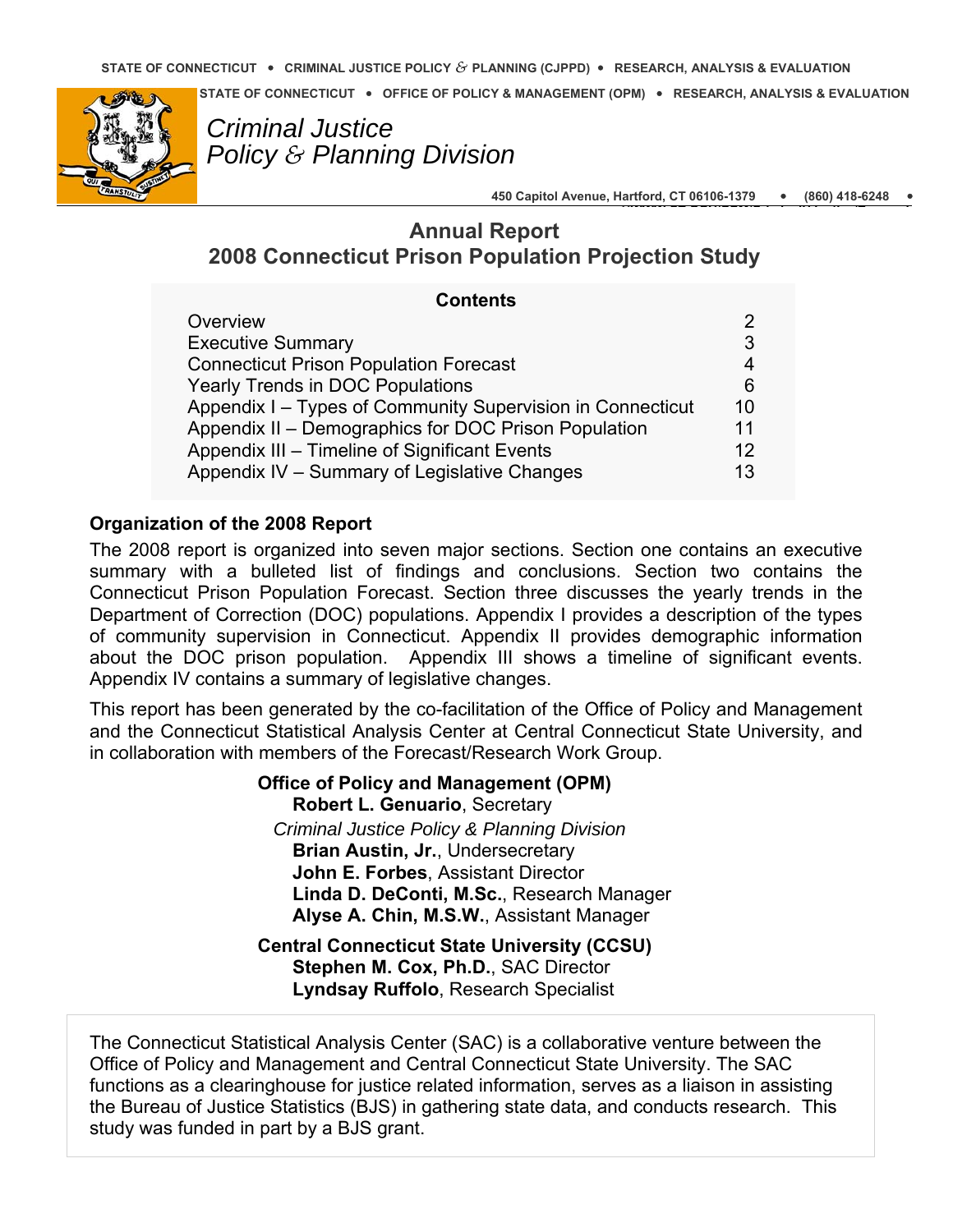#### **Overview**

<span id="page-1-0"></span>The Connecticut Prison Population Projections Study is an annual report published in response to the statutory requirements outlined in Public Act 05-249 that created the Criminal Justice Policy and Planning Division (CJPPD) within the Office of Policy and Management (OPM) and tasked the Division with developing annual population projections for Connecticut's correctional system for planning purposes.

This is OPM's second annual report with the inaugural 2007 report projecting that Connecticut's prison population would remain relatively stable if practices remained constant. Unfortunately, significant events occurred over the past year that led to changes in legislation and practices that invalidated last year's projections.

In July 2007, a home invasion by two paroled offenders ended in the deaths of three people in the town of Cheshire. As a result, the public voiced serious concerns about the effectiveness of Connecticut's criminal justice system. The Governor and the General Assembly initiated a thorough top to bottom assessment of all procedures and processes involved in charging, sentencing and releasing those convicted of crimes in Connecticut (See Appendix III – Timeline of Significant Events).

Recent changes in legislation and practices have already had significant effects and more changes are anticipated that further make extended predictions or forecasts imprudent at this time. Therefore, the 2008 report focuses on the current environment and provides a projection of Connecticut's correctional system through January 1, 2009.

As seen from last year's study, Connecticut's prison population increases are not driven by increases in crime, the overall population or other common misconceptions. Prison growth can be directly attributed to the policy choices and practices that sent more offenders to prison to serve longer periods of time. Legislation passed from the late 1980s through the mid-1990s has led to a cumulative effect on Connecticut's prison population.

Connecticut has been building a more diverse correctional system with a broader range of sanctions and greater use of community supervision that still holds less dangerous offenders accountable while successfully transitioning them to become productive, taxpaying citizens. Appropriate use of community supervision options, ensures that prison beds remain available for the most violent criminals and those who persistently threaten community safety.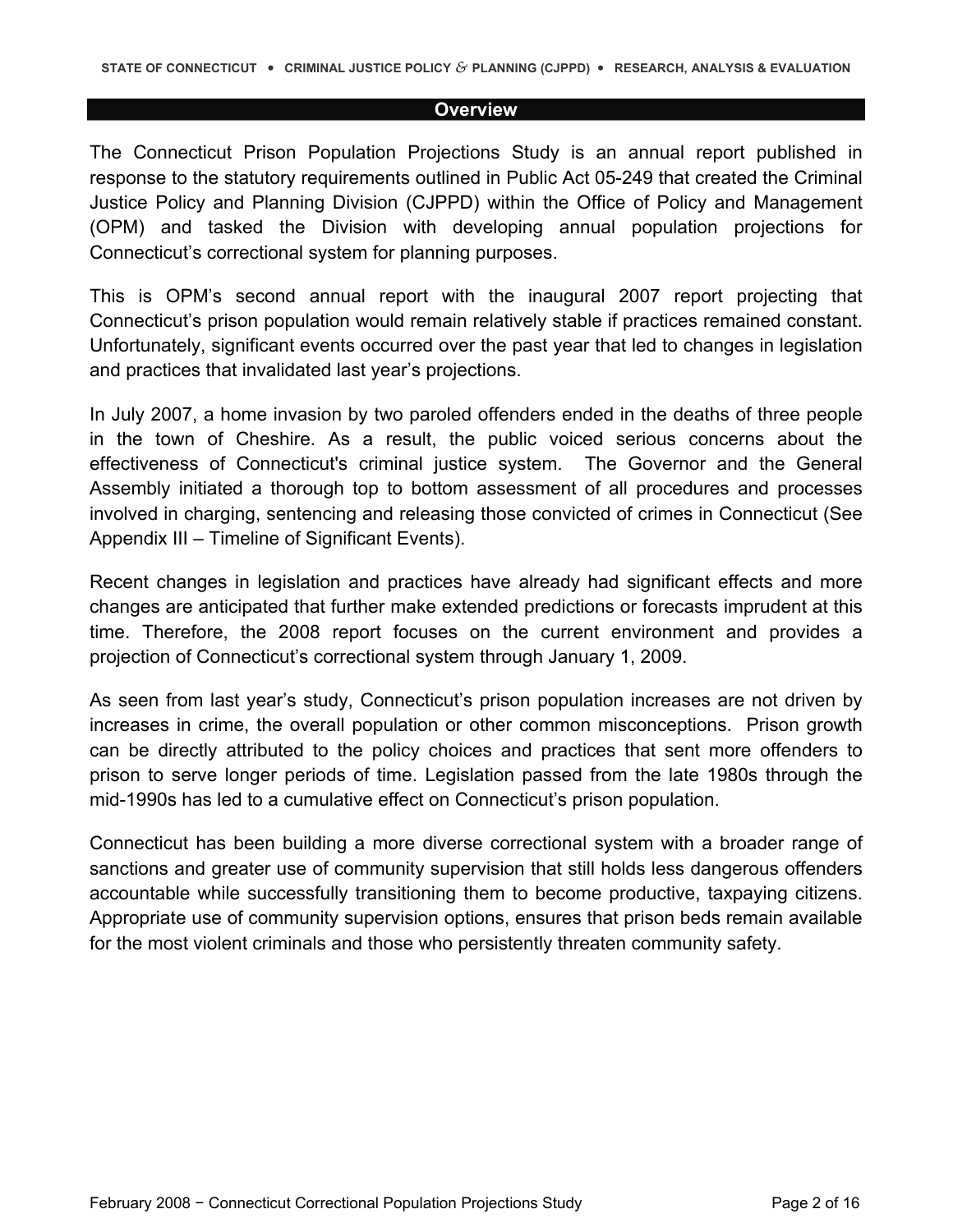#### **Executive Summary**

#### <span id="page-2-0"></span>**Connecticut 2008 Prison Population Forecast**

- The prison population has begun to decrease and is expected to continue to decline to a facility population of 18,849 by January 1, 2009 as recent initiatives and legislative changes take effect.
- **This projection is based on the following facts: (1) the total Department of Correction** (DOC) supervised population has remained stable, (2) the unsentenced/accused population has declined, and (3) Public Act 08-01 has provided funding for additional reentry/diversionary beds. This projection is also based on: (1) the expectation that transitional supervision placements will increase and (2) that parole supervision placements should return to pre-July 2007 levels.





Source: Office of Policy and Management (OPM) and Central Connecticut State University (CCSU)

 The capacity exists for the Department of Correction (DOC) to safely supervise more offenders in the community than is currently being utilized.



# CHART 1C – **DOC Total Community Supervision Capacity**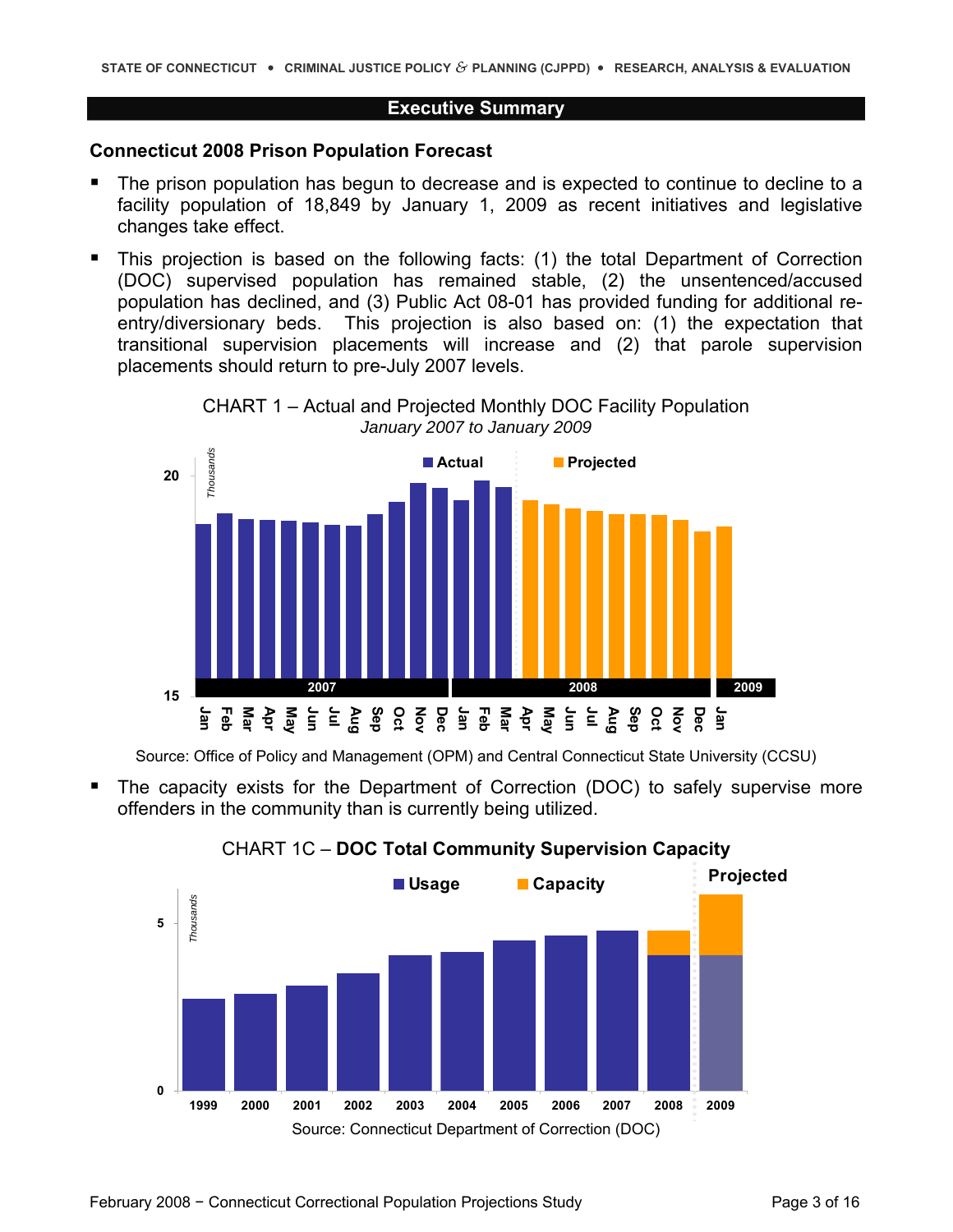#### **Connecticut Prison Population Forecast**

<span id="page-3-0"></span>**The Invalidation of the 2007-2012 Prison Population Projection** — *All prison population forecast studies are based on a series of assumptions. If these assumptions do not hold true then the basis of the forecast becomes invalid. Unfortunately, significant events occurred over the past year that led to changes in legislation and practices that invalidated last year's projections.* 

### **Invalidation of the Forecasting Model Assumptions**

The following are changes in legislation and practices that invalidated the forecasting model assumptions:

- New legislation (Public Act 08-01) changed penalties for select offense types by streamlining persistent offender laws; enhancing penalties for burglary; and creating a new home invasion statute.
- New practices limited the parole granting rate through the gubernatorial directive temporarily banning parole for violent offenders; new legislation (PA 08-01) eliminated the use of parole granting by Administrative Reviews (AR); and established a full time parole granting review board.
- **New legislation (Public Act 08-01) lengthened prison sentences by restricting the use of** re-entry furloughs.
- New legislation (Public Act 08-01) significantly re-allocated funding and new resources that among other things increased staffing and added new divisionary beds.

*Other Assumptions Include* — There will be no new construction or a significant increase in inmate beds; community supervision programs will not replace prison commitments; there will be no impediments in the State's ability to establish or implement alternatives to incarceration; and all discretionary practices will remain constant among Connecticut's criminal justice agencies throughout the projection period.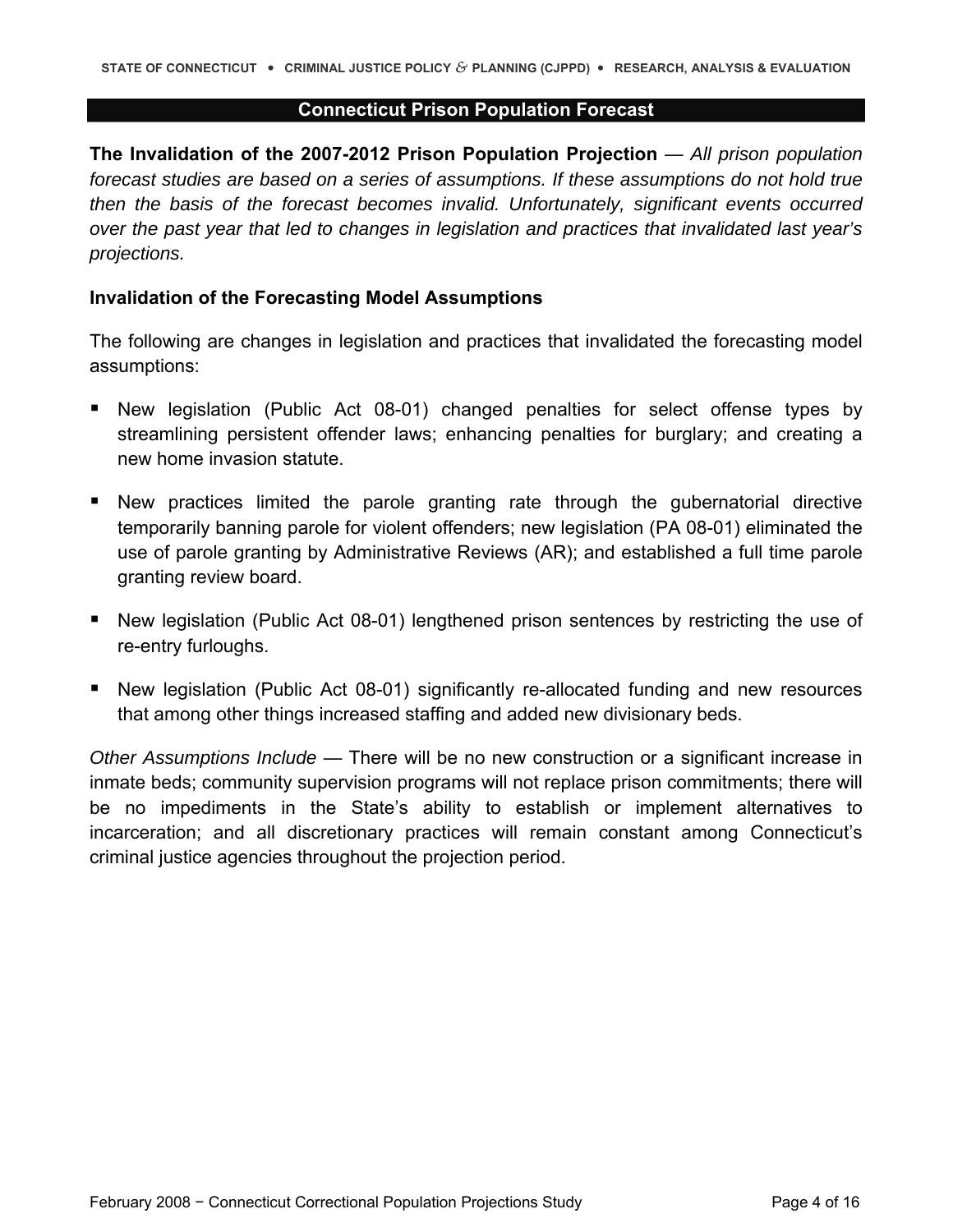#### **Connecticut Prison Population Forecast** *(continued)*

**Connecticut Prison Population Forecast** — *Given the extensive changes occurring within the correctional system, this report is limited to projecting the prison facility population through January 1, 2009. This projection is based upon five year trends in the total Department of Correction (DOC) supervised population and unsentenced/accused prison population; and DOC projections of increased transitional supervision caseloads, legislative funding for an additional 270 re-entry/diversionary beds, and the Board of Pardons and Paroles (BOPP) expectation that parole granting and release rates will increase by yearend.* 



Source: Office of Policy and Management (OPM) and Central Connecticut State University (CCSU)

- The prison population has begun to decrease and is expected to continue to decline to a facility population of 18,849 by January 1, 2009 as recent initiatives and legislative changes take effect.
- This projection is based on the following facts: (1) the total DOC supervised population has remained stable, (2) the unsentenced/accused population has declined, and (3) Public Act 08-01 has provided funding for an additional 270 re-entry/diversionary beds. This projection is also based on: (1) DOC's expectation that transitional supervision placement will increase to 1,200 and (2) BOPP's belief that parole supervision placements may increase to over 2,800 parolees.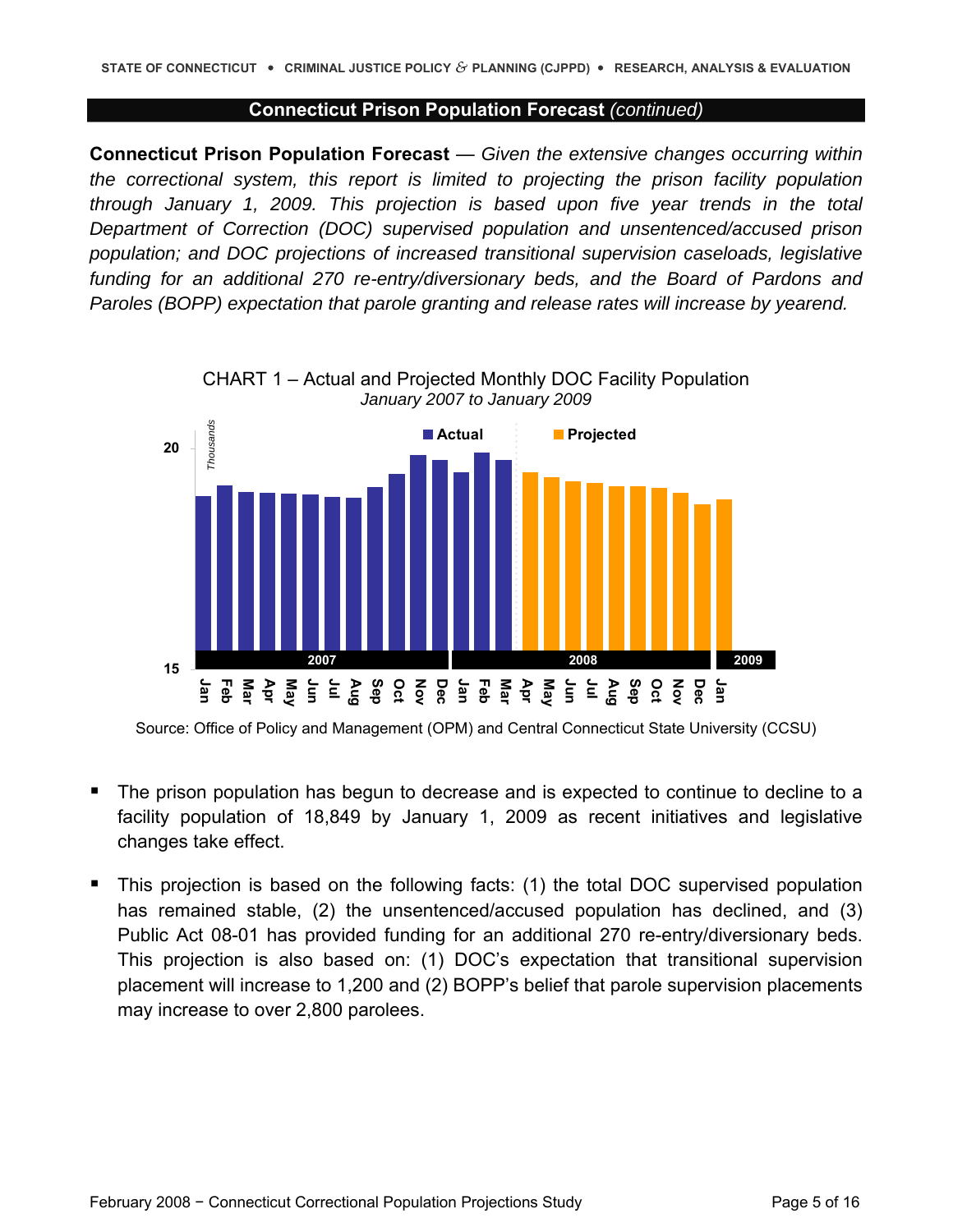#### **Yearly Trends in DOC Populations**

<span id="page-5-0"></span>**Department of Correction (DOC) Population Distribution** — *The following three charts show the overall changes in the DOC total supervised population, its prison facilities and its community supervised release programs.* 

 Chart 1A shows the total DOC supervised population slightly increased in the early 2000s but has remained relatively stable over the past six years.



CHART 1A – **DOC Total Supervision (Facility and Community) Population** 

 Recent events resulted in a temporary ban on the release of violent offenders to parole; causing a sudden rise in the facility population that had been declining since 2003. These unexpected events left a significant portion of the available DOC community supervision placements under utilized. It is anticipated that the increased usage of community supervision will substantially reduce the burden on DOC facility population.



CHART 1B – **DOC Facility Population** 

 While the DOC total facility population has increased over the past two years, the unsentenced/accused population has declined each of the past three years. From 2005 to 2008, the January 1st unsentenced population dropped from 4,191 to 3,853 offenders.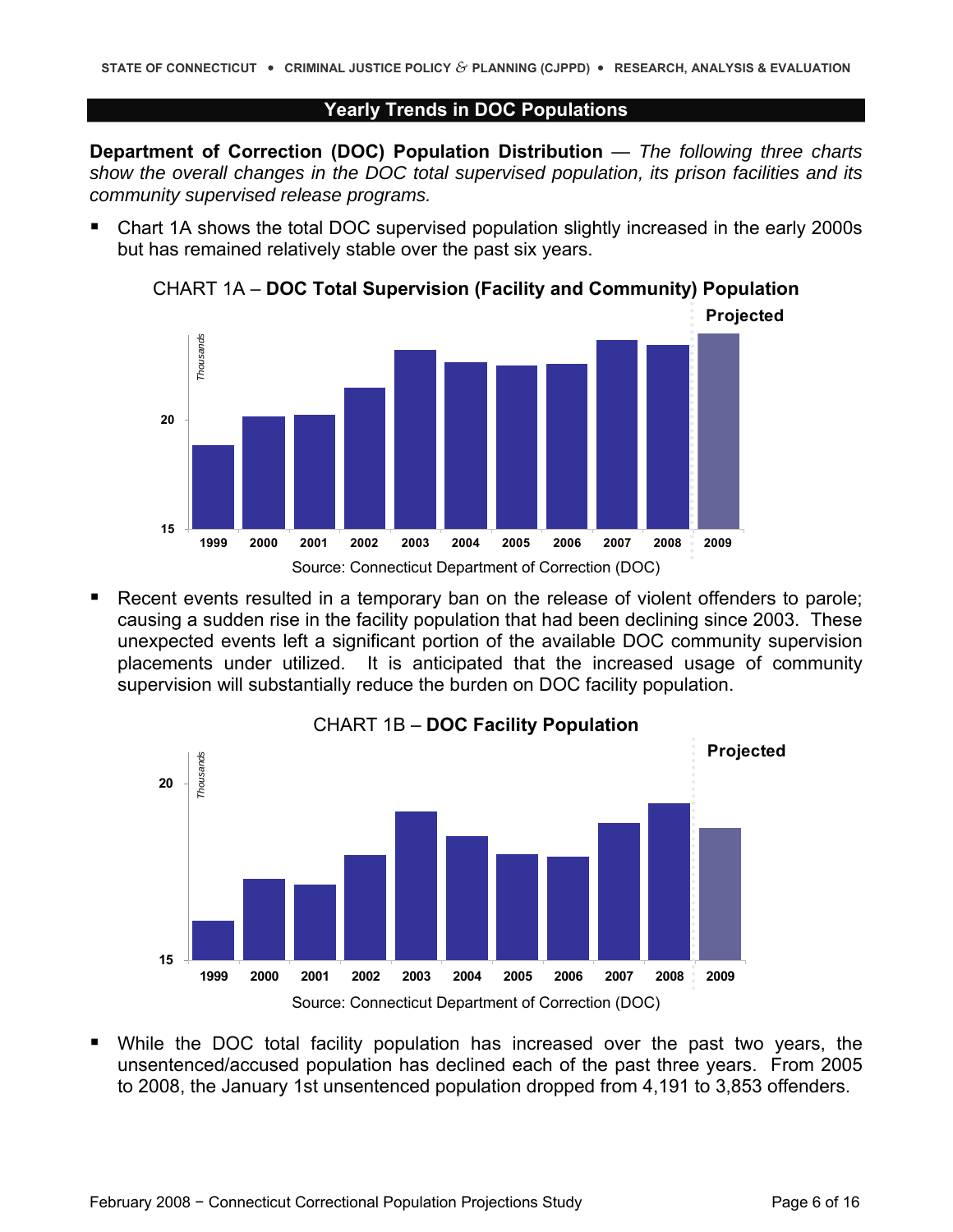#### **Yearly Trends in DOC Populations** *(continued)*

National studies along with the 2008 Connecticut Recidivism Study<sup>[1](#page-6-0)</sup> show that offenders released with no post-prison supervision are the most likely to commit a new crime. For this reason, legislative changes have been enacted over the past several years in a concerted effort to expand and diversify Connecticut's community supervision capacity. As a result, the Department of Correction's community supervision capacity has been steadily increasing.





Connecticut's managed growth in community supervision has been shown to stabilize the prison population. Parole, the largest segment of the DOC community supervision population, is currently under utilized. A significant number of eligible offenders are waiting to be released due to a backlog created by the September 2007 parole ban for violent offenders (See Appendix III – Timeline of Significant Events).

- Board of Pardons and Paroles (BOPP) is approved for five new full-time parole board members that should increase the number of parole hearings reviewed. New video/teleconference capabilities will save board members time traveling to different locations, so the number of parolees is expected to return to pre-July 2007 levels.
- **The capacity exists for Department of** Correction (DOC) to safely supervise more offenders in the community that is currently not being utilized. As TABLE 1 shows, more than 735 offender placements are unused and an additional 1,070 offender placements approved in 2008 brings the total current DOC community supervision capacity up to 5,840.

 $\overline{a}$ 

| <b>TABLE 1 – Community Supervision Placements</b>       |       |  |  |  |  |  |
|---------------------------------------------------------|-------|--|--|--|--|--|
| <b>Balance Sheet</b>                                    |       |  |  |  |  |  |
| 2007 Total                                              | 4,770 |  |  |  |  |  |
| 4,035<br>2008 Total Used                                |       |  |  |  |  |  |
| <b>2008 Unused Capacity</b>                             | 735   |  |  |  |  |  |
| 2008 Additional Capacity                                |       |  |  |  |  |  |
| New Parole Officers*                                    | 500   |  |  |  |  |  |
| New GPS Devices**                                       | 300   |  |  |  |  |  |
| New DOC Re-entry Bed Funding                            | 135   |  |  |  |  |  |
| New CSSD Diversionary Bed Funding                       |       |  |  |  |  |  |
| <b>Additional 2008 Capacity</b>                         | 1,070 |  |  |  |  |  |
| <b>Total Unused/Additional Capacity</b>                 | 1,805 |  |  |  |  |  |
| <b>Total 2008 Potential Placements</b>                  | 5,840 |  |  |  |  |  |
| * 10 Parole Officers x 50 Average Caseloads Per Officer |       |  |  |  |  |  |

*\*\* includes 9 New Parole Officers*

<span id="page-6-0"></span><sup>1</sup> Connecticut Recidivism Study, February 2008, Office of Policy and Management, Criminal Justice Policy and Planning Division, pg 2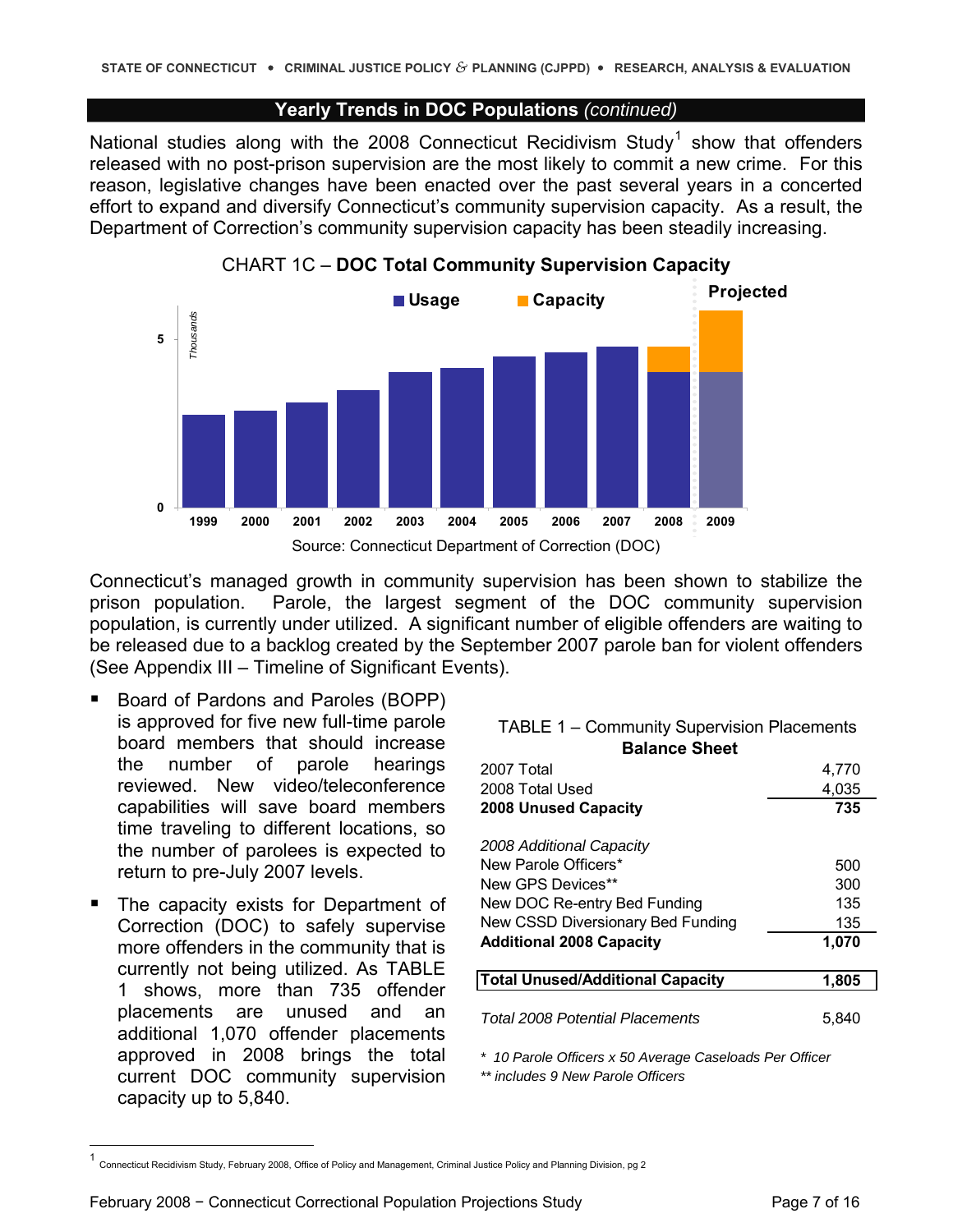#### **Yearly Trends in DOC Populations** *(continued)*

TABLE 2 below shows Connecticut's total Department of Correction (DOC) supervised population trends for a ten year period from 1999 to [2](#page-7-0)008.<sup>2</sup>

| <b>TABLE 2- Total DOC Supervised Population Distribution Changes</b> |  |
|----------------------------------------------------------------------|--|
| January 1, 1999 to January 1, 2008                                   |  |

| Year                                 | Parole | %Chg   | TS    | %Chg    | <b>HWH</b> | %Chg   | Furlough | %Chg   | Total Com.<br>Supv. | %Chg   | Total<br>Facility | %Chq  | Total DOC<br>Supv. Pop. | %Chg  |
|--------------------------------------|--------|--------|-------|---------|------------|--------|----------|--------|---------------------|--------|-------------------|-------|-------------------------|-------|
| 1999                                 | 1,099  | 5%     | 896   | $-23%$  | 712        | 21%    | 34       | $-3%$  | 2,741               | $-3%$  | 16,104            | 4%    | 18,845                  | 2%    |
| 2000                                 | 1,381  | 26%    | 717   | $-20%$  | 749        | 5%     | 25       | $-26%$ | 2,872               | 5%     | 17,305            | 7%    | 20,177                  | 7%    |
| 2001                                 | 1,722  | 25%    | 633   | $-12%$  | 738        | $-1%$  | 27       | 8%     | 3,120               | 9%     | 17.137            | $-1%$ | 20,257                  | 0%    |
| 2002                                 | 2,019  | 17%    | 705   | 11%     | 735        | 0%     | 26       | $-4%$  | 3,485               | 12%    | 17.997            | 5%    | 21,482                  | 6%    |
| 2003                                 | 2.199  | 9%     | 1.012 | 44%     | 759        | 3%     | 44       | 69%    | 4,014               | 15%    | 19.216            | 7%    | 23.230                  | 8%    |
| 2004                                 | 2,343  | 7%     | ,060  | 5%      | 680        | $-10%$ | 47       | 7%     | 4,130               | 3%     | 18,522            | $-4%$ | 22,652                  | $-2%$ |
| 2005                                 | 2,552  | 9%     | 1,005 | $-5%$   | 798        | 17%    | 137      | 191%   | 4,492               | 9%     | 18,001            | $-3%$ | 22,493                  | $-1%$ |
| 2006                                 | 2,571  | 1%     | 863   | $-14%$  | 1.048      | 31%    | 139      | 1%     | 4,621               | 3%     | 17.928            | $0\%$ | 22,549                  | 0%    |
| 2007                                 | 2,567  | 0%     | 984   | 14%     | 1,022      | $-2%$  | 197      | 42%    | 4,770               | 3%     | 18,902            | 5%    | 23,672                  | 5%    |
| 2008                                 | 1,981  | $-23%$ | 871   | $-11%$  | 1,086      | 6%     | 97       | $-51%$ | 4,035               | $-15%$ | 19.438            | 3%    | 23,473                  | $-1%$ |
| Avg                                  | 2,043  |        | 875   |         | 833        |        | 77       |        | 3,828               |        | 18,055            |       | 21,883                  |       |
| Total % Growth for<br>10 year period |        | 80.3%  |       | $-2.8%$ |            | 52.5%  |          | 185.3% |                     | 47.2%  |                   | 20.7% |                         | 24.6% |

Data Note: The yearly figures above represent the DOC population counts as of the first day of January each year.

The increase in the 2008 DOC facility population is directly related to decreases of 23% and 11% in the number of offenders on parole and transitional supervision, respectively. The overall DOC supervised population actually decreased over this same time period. The difference is where offenders are now located or distributed within the criminal justice system; the most significant being the parole population. This can be attributed to the recent ban on violent offenders and other administrative impediments to reviewing and approving conditions for offender release.



*January 1, 1998 to January 1, 2008*





<span id="page-7-0"></span><sup>2</sup>  Monthly Correctional Population Indicators, February 2008, Office of Policy and Management, Criminal Justice Policy and Planning Division, TABLE 6C, pg 8.

 $\overline{a}$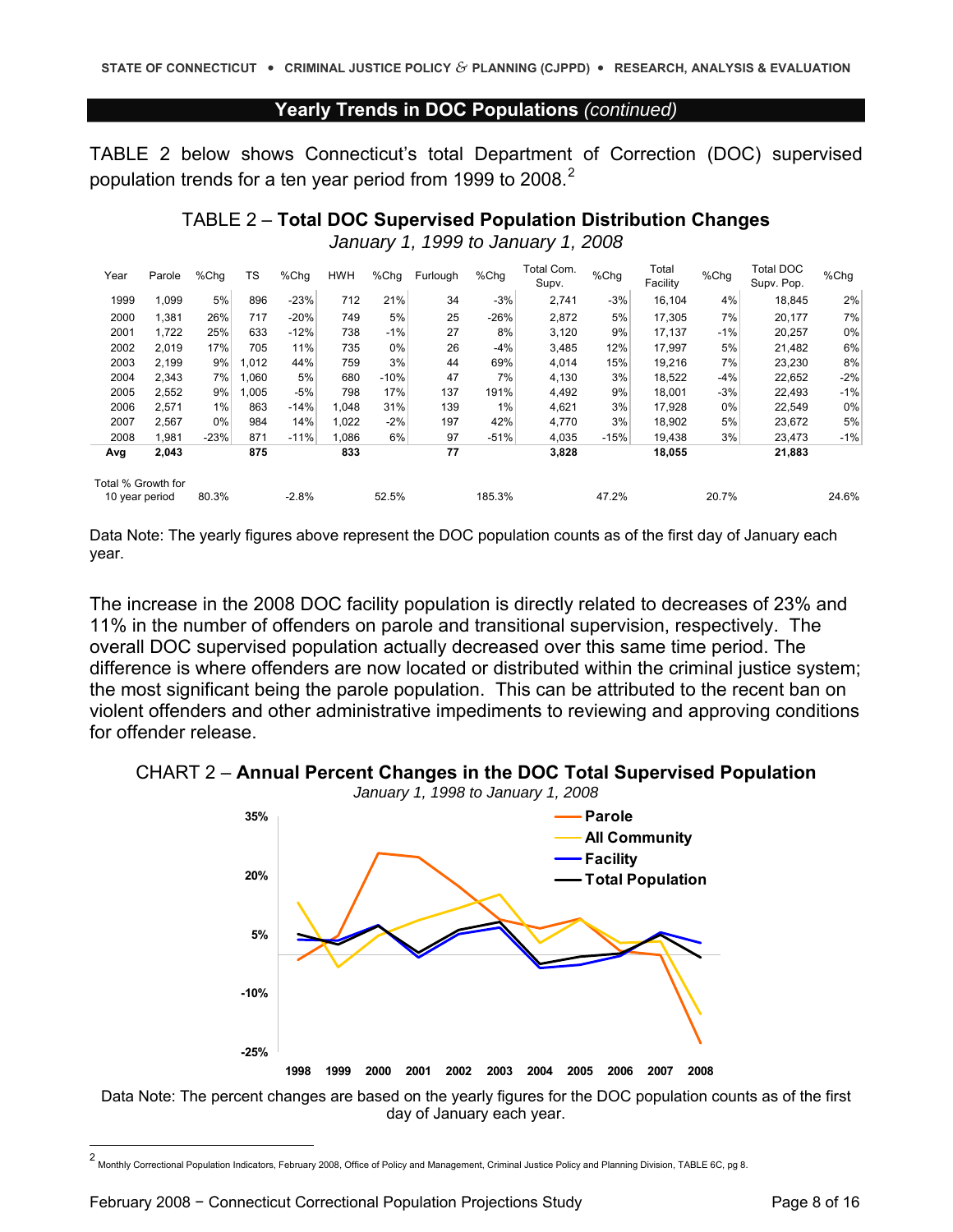#### **Yearly Trends in DOC Populations** *(continued)*

### **Other Criminal Justice Initiatives That May Affect the DOC Population**

The following are other initiatives that are expected to benefit the criminal justice system in this fiscal year:

- Hiring 3 new counselors to assist with and improve the re-entry and community supervision processes.
- **51.0 million to enhance the network of supportive housing, substance abuse treatment** and employment assistance for offenders transitioning from incarceration to the community.
- **51.7 million to expand re-entry and diversionary services contracted through Department** of Correction (DOC) and Judicial Branch's Court Support Services Division (CSSD).
- \$2.0 million for secure residential treatment facilities for sex offenders (12 DOC beds and 12 CSSD beds).
- A new supervised diversionary program for those with mental illness.
- Criminal justice information system (CJIS) information sharing improvements.
- **Graduated sanctions are considered in all cases involving violation behavior; where such Graduate** behavior coupled with offender characteristics do not compromise public safety. Graduated sanctions may include increased contact schedules, community service, curfews, or referral to inpatient or intensive outpatient addiction service programs. Violent offenders whose behavior compromises public safety, or who are otherwise unwilling to comply with supervision standards are immediately remanded to custody.
- CSSD probation officers will complete their training for Technical Violation Units (TVUs) in the coming month and will begin to assume caseloads in spring 2008. The TVU program has had considerable success with a nearly 50% reduction in re-incarceration for technical violations of probation. These new officers are expected to expand the TVU program to 100% coverage statewide.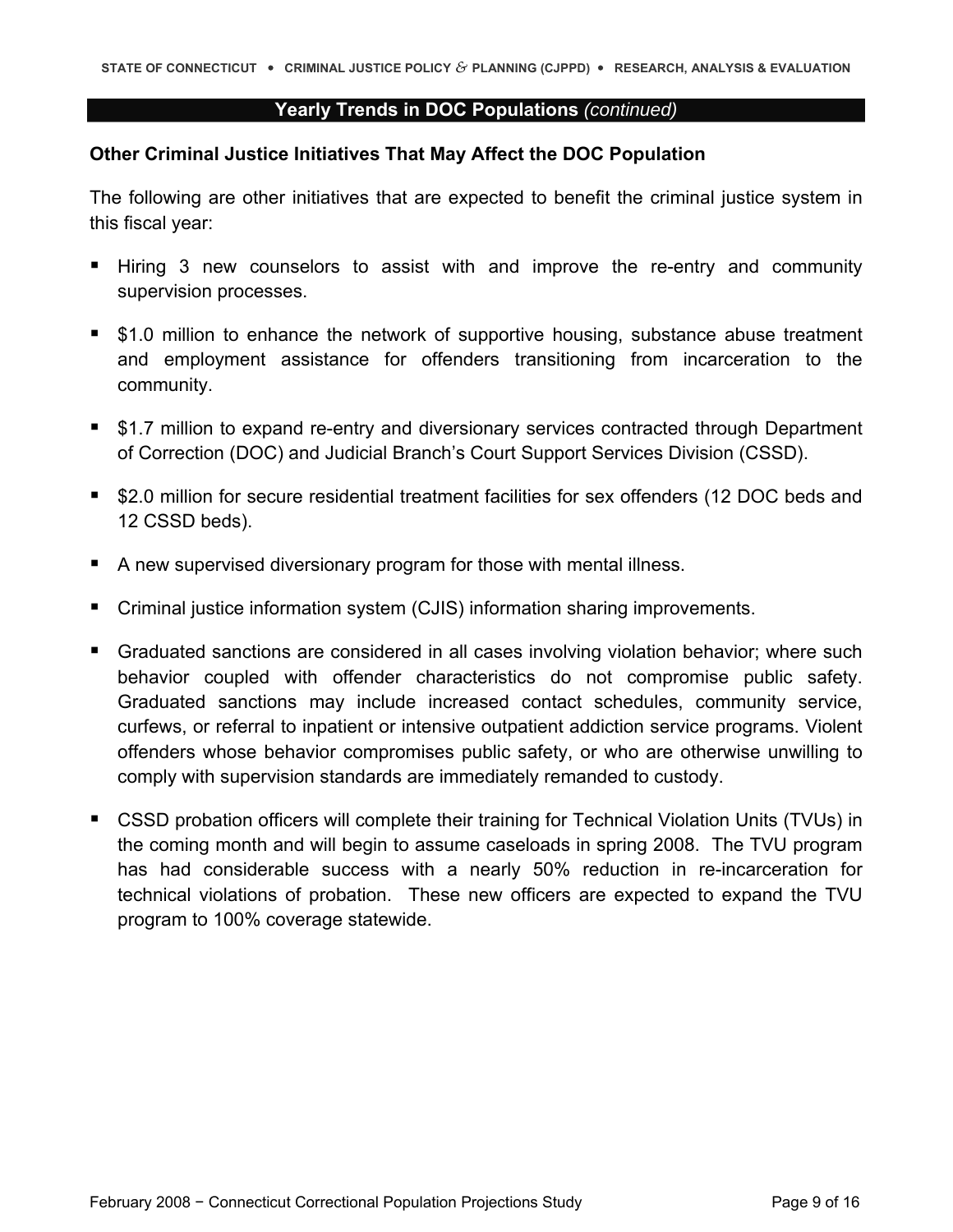# **Appendix I – Types of Community Supervision in Connecticut**

# <span id="page-9-0"></span>**Types of Community Supervision in Connecticut**

Below are the various post-prison or alternative community supervision release types; their releasing authority; offender eligibility requirements and who they are supervised by.

| Who decides if<br>released to<br>community?                                                       | <b>Types of</b><br><b>Release</b>              | <b>Eligibility</b>                                                                                                                                                                                                                                        | <b>Supervised By</b>           |
|---------------------------------------------------------------------------------------------------|------------------------------------------------|-----------------------------------------------------------------------------------------------------------------------------------------------------------------------------------------------------------------------------------------------------------|--------------------------------|
|                                                                                                   | <b>Transitional</b><br><b>Supervision (TS)</b> | A prison sentence of 2 years or less                                                                                                                                                                                                                      | <b>DOC Parole Officers</b>     |
| <b>Department of</b>                                                                              | <b>Halfway House</b><br>(HWH)                  | 18 months prior to end of sentence or<br>parole release                                                                                                                                                                                                   | <b>DOC Parole Officers</b>     |
| <b>Correction (DOC)</b>                                                                           | <b>Furlough</b>                                | 30 days from end of sentence or parole<br>release                                                                                                                                                                                                         | <b>DOC Parole Officers</b>     |
|                                                                                                   | <b>Transitional</b><br><b>Placement</b>        | Placement in an approved community or<br>private residence after satisfactory<br>performance in a residential program                                                                                                                                     | DOC Parole Officers            |
|                                                                                                   | <b>Parole</b>                                  | A prison sentence of more than 2 years                                                                                                                                                                                                                    | <b>DOC Parole Officers</b>     |
| <b>Board of Pardons</b><br>and Parole (BOPP)                                                      | <b>Transfer Parole</b>                         | Up to 18 months in advance of voted to<br>parole date                                                                                                                                                                                                     | <b>DOC Parole Officers</b>     |
|                                                                                                   | <b>Special Parole</b>                          | Court imposed period of parole following<br>expiration of maximum term(s) of<br>imprisonment (Mandatory)                                                                                                                                                  | <b>DOC Parole Officers</b>     |
| <b>Judicial Branch's -</b><br><b>Court Support</b><br><b>Services Division</b><br>(CSSD) / Courts | <b>Probation</b>                               | A defendant found guilty of a crime is<br>released by the court without<br>imprisonment subject to conditions of<br>supervision imposed by the court (e.g.<br>such as paying a fine, doing community<br>service or attending a drug treatment<br>program) | <b>CSSD Probation Officers</b> |
|                                                                                                   | <b>Split Sentence</b><br><b>Probation</b>      | Court imposed period of post-sentence<br>supervision subject to conditions imposed<br>by the court.                                                                                                                                                       | <b>CSSD Probation Officers</b> |

TABLE 3 – **Types of Community Supervision in Connecticut**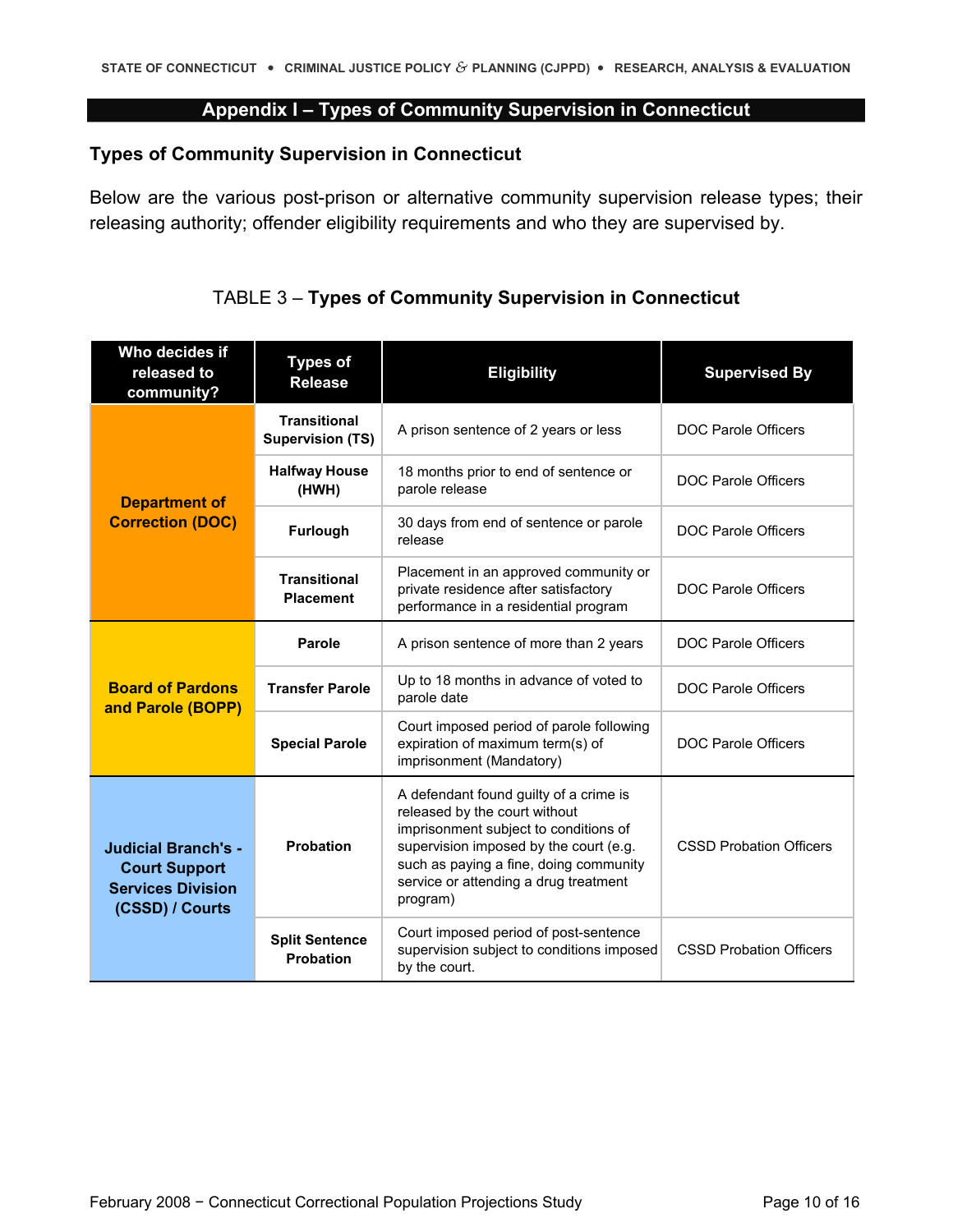### **Appendix II – Demographics for DOC Prison Population**

### <span id="page-10-0"></span>**Demographics for DOC Prison Population**

On February 1, 2008, a snapshot of the DOC Prison Population shows that:



Source: Connecticut Department of Correction (DOC)

- **Age 22 to 30:** the **largest segment** of the total prison population continues to be between 22 and 30 years old with 6,028 or **30.3%** of total offenders; males make up 94.2% of this population group.
- **Age 31 to 40:** 5,674 or 28.5% of the total prison population are between 31 and 40 years old.
- **Age 21 and under:** 2,540 or 12.8% of the total prison population are age 21 and under; 365 or 1.8% of the total prison population are age 17 and under; 21 offenders are younger than 16 years old.

**Age 41 and over:** 5,652 or 28.4% of the total prison population are age 41 and over; 470 or 34.4% of the total females in the prison population are age 41 or older.





- **Males: 18,527** offenders or **93.1%** of the total prison population are males.
- **African American:**  8,069 offenders or **43.6%** of the total prison population are African-Americans.
- **White:** 5,330 offenders or **28.8%** of the total prison population are White.
- **Hispanic:** 5,008 offenders or **27.0%** of the total prison population are Hispanic.
- The total prison population by race shows a similar distribution to the male population.



Source: Connecticut Department of Correction (DOC)

- **Females: 1,367**  offenders or **6.9%** of the total prison population are females.
- **White:** the **largest segment** of the total female population is White with 605 or **44.3%** offenders.
- **African American:**  463 offenders or **33.9%** of the total prison population are African-Americans.
- **Hispanic:** 284 offenders or **20.8%** of the total prison population are Hispanic.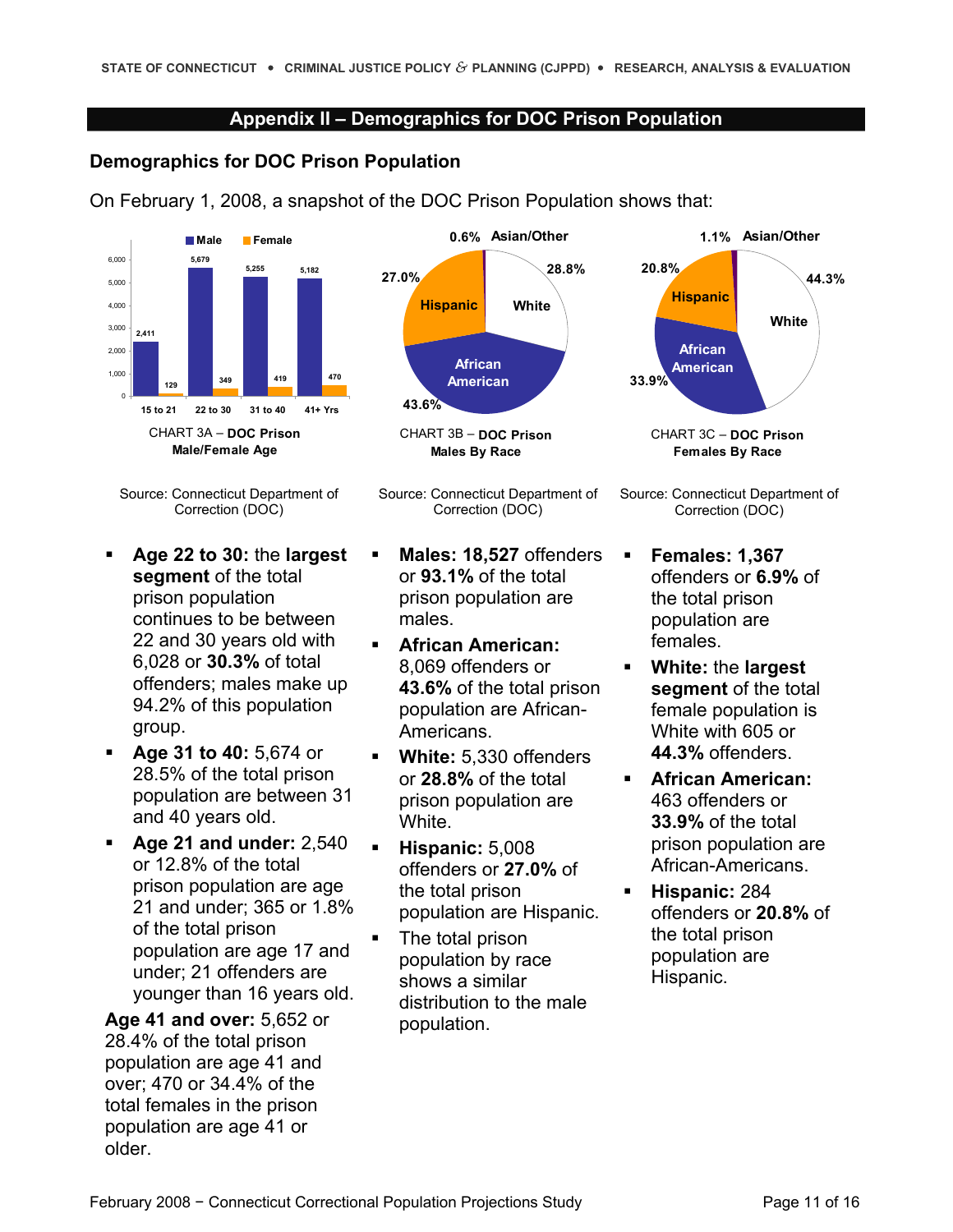#### **Appendix III – Timeline of Significant Events**

<span id="page-11-0"></span>In July 2007, a home invasion by two paroled offenders ended in the deaths of three people in the town of Cheshire. As a result, the public voiced serious concerns about the effectiveness of Connecticut's criminal justice system.

Following a series of hearings and discussions by both legislative and executive branch committees, the Connecticut legislature convened a special session on January 22, 2008 to take up the issue of criminal justice reform. The primary purpose of a special session is to address emergent concerns prior to the regular legislative session that was to begin on February 6, 2008. As a result of this special session, an omnibus bill passed both the house and senate chambers and was subsequently signed into law by the Governor (Public Act 08- 01).



# CHART 4 – **Timeline of Significant Events**

Criminal justice reforms passed by this legislation was (1) the establishment of a new crime of 'home invasion' with a corresponding classification as a violent crime, (2) re-writing of the state's persistent offender statutes and increasing penalties for such offenders, and (3) reorganizing the state's parole system within the Board of Pardons and Paroles (BOPP).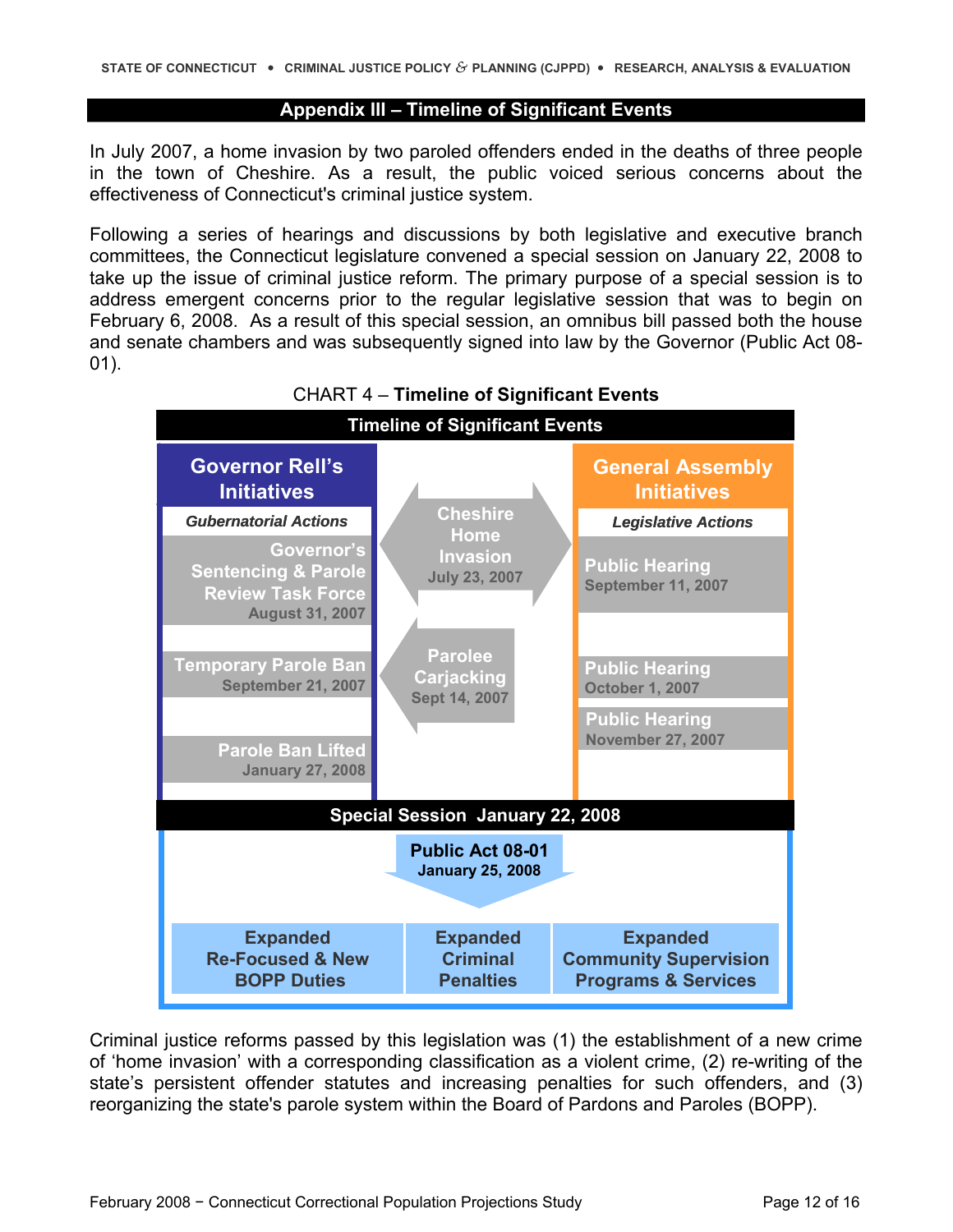<span id="page-12-0"></span>



<span id="page-12-1"></span>-<br>3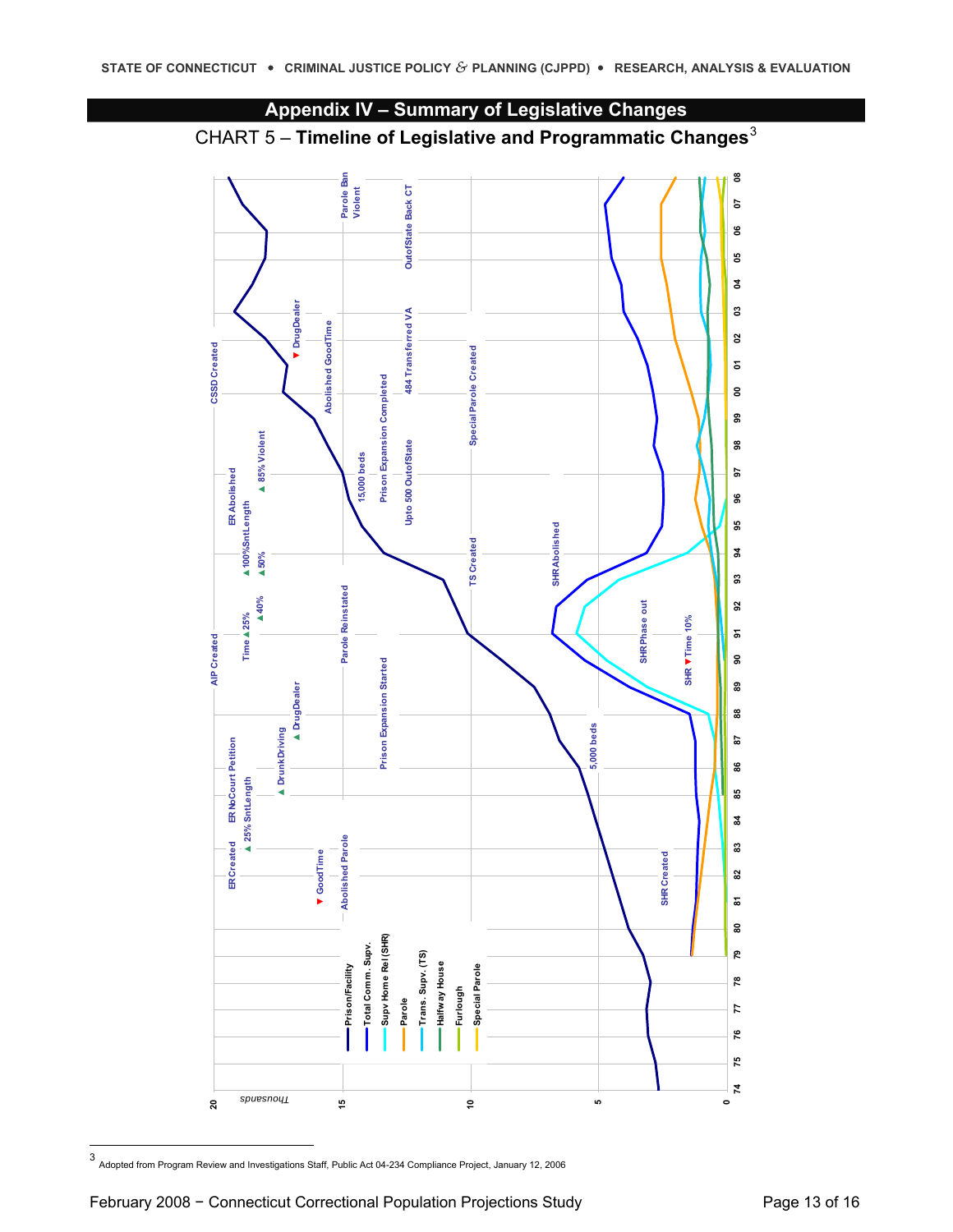### **Appendix IV – Summary of Legislative Changes** *(continued)*

- 1981 **Abolish parole; reduce "good time";** Supervised Home Release (**SHR**) **program created;** Indeterminate sentencing eliminated effective July 1, 1981and parole abolished for those sentenced under new determinate sentencing; parole continues for those still serving indeterminate sentences.
- 1982 **Emergency release enacted** authorizing DOC Commissioner to petition the courts for early release of pretrial and sentenced inmates when overcrowding conditions exist.
- 1983 **Sentence lengths increased by 25%**; **Emergency release amended.**
- 1984 **DOC discretion for prison overcrowding emergency release** law allowed the DOC Commissioner to implement emergency early releases whenever the prison population exceeded specified capacity levels (PA 84-505). This replaced the previous law that allowed the commissioner of DOC to petition the courts for early release of pretrial and sentenced inmates when overcrowded conditions existed.
- 1985 **"Drunk Driving" mandatory minimum sentencing** laws.
- 1986 DOC began its 10-year prison expansion project to build new prisons and improve its existing facilities.
- 1987 –**"Crack Epidemic" drug dealer mandatory minimum sentencing** laws. Response to organized gang activity focused on arresting, convicting, and incarcerating serious, violent offenders.
- 1989 **SHR program reduced time served to 10%**. **Alternative sanctions established**  by the creation of Alternative Incarceration Program (AIP) authorizing judges to impose intensive probation supervision in lieu of prison for offenders convicted with less than 5 years for certain crimes who would have been incarcerated as "jail bound" (PA 89-383). Limited **prison construction allowed with no competitive bidding** and environmental impact studies (PA 89-353).
- 1990 **SHR program phase-out begins. Parole re-instated for inmates serving more than 2 years;** giving Board of Parole (BOP) discretionary authority to grant parole. **Office of Alternative Sanctions created** within the Judicial Branch to develop, administer, and monitor alternative incarceration sanction programs (PA 90-213). **DOC given authority to contract for out-of-state prison beds.**
- 1991 **Increased time served to 25% of court-imposed sentences** prior to eligibility for parole (*Phase-in* PA 90-261).
- 1992 **Increased time served to 40% of court-imposed sentences** prior to eligibility for parole (*Phase-in* PA 90-261).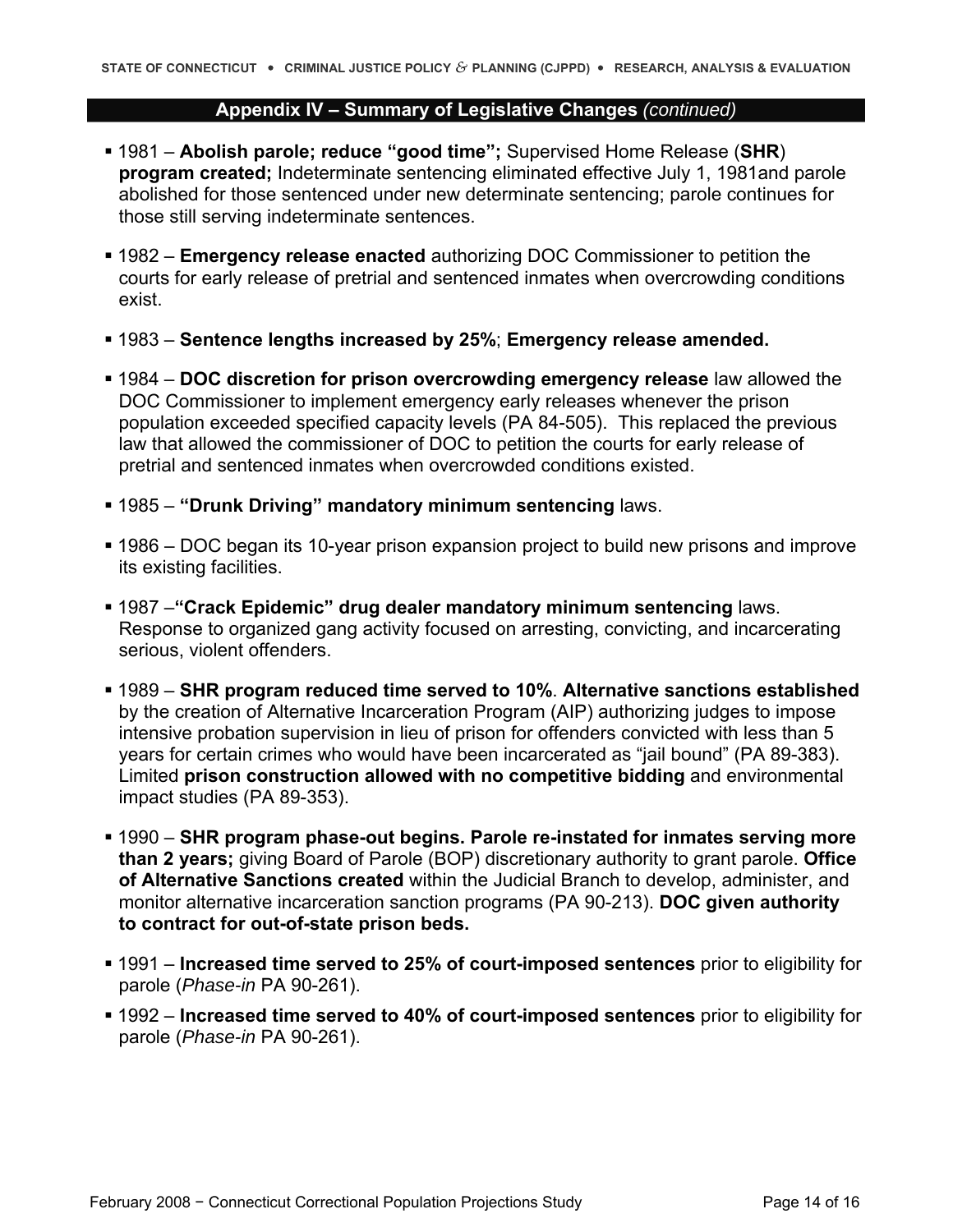#### **Appendix IV – Summary of Legislative Changes** *(continued)*

- 1993 **SHR program abolished. Increased time served to 50% of court-imposed sentences** prior to eligibility for parole. **Increased time served to 100% either in prison or on parole** of court-imposed sentences. (*Phase-in* PA 90-261). **Parole supervision transferred from DOC to BOP** made an independent agency (PA 93-219) with discretionary release authority for inmates serving more than 2 years. DOC retained early release authority for inmates serving less than 2 years. **Transitional Supervision (TS) created for inmates serving less than 2 years**.
- 1994 **"Good time"** opinion from Attorney General; DOC completed **prison expansion project;** the AIP programs created in 1989 are made permanent (PA 94-128). Eligibility standards remained the same since the law's inception; Board of Parole made an independent agency effective July 1, 1994 (PA 94-183), prior to this it was an autonomous body within DOC.
- 1995 **"Truth in Sentencing" increased time served for "serious, violent" offenders to 85% of court-imposed sentences** prior to eligibility for parole (PA 95-255) with effective date not later than July 1, 1996. A series of **anti-crime laws** (21 different public acts) **added new crimes, increased penalties, and limited offenders eligible for AIP**. **DOC authorized to transfer up to 500 inmates** (PA 95-229) through contracts for confinement with out-of-state, public or private correctional agencies. **Emergency release and prison capacity laws repealed** "Omnibus Crime Act" (PA 95-152). (PA 95- 189) establishes Board of Parole effective July 1, 1995 and added a provision for establishing, developing and maintaining non-institutional community-based programs.
- 1996 DOC completed the 10-year prison expansion project: **12 new prisons constructed; 13 existing facilities renovated** to increase capacity levels; almost **10,000 new beds** added, and **increased capacity limit to almost 15,000**.
- 1998 **Special Parole enacted** for an individual convicted of any offense committed after September 30, 1998; act effective October 1, 1998 (PA 98-234)**.**
- 1999 **CT Supreme Court ruled "good time" abolished.** Extended Supervision Parole (**ESP**) **created with time served at 95%. Connecticut transferred 484 offenders to Virginia DOC** (Wallens Ridge maximum security prison) under one-year, renewable contract. Court Support Services Division (**CSSD**) **created** to consolidate Office of Adult Probation, Office of Alternative Sanctions, Office of the Bail Commissioner, and the Family Division, and the Juvenile Detention Services Division. **"Zero Tolerance" program created**, effective from passage May 27, 1999 (PA 99-34). (PA 99-255) modified drunk driving laws in several ways effective October 1, 1999: increases standard for blood-alcohol content, penalties for second and subsequent drunk driving convictions and fines; requires participation in pretrial alcohol education program and increases fee from \$425 to \$600; and requires courts to report drunk driving convictions to the motor vehicle commissioner to suspend licenses for convictions.
- 2001 **Drug dealer mandatory minimums lifted in certain cases** allowing judges expanded authority to depart "for good cause" from presumptive sentencing for certain drug sale offenses (PA 01-99) effective July 1, 2001.